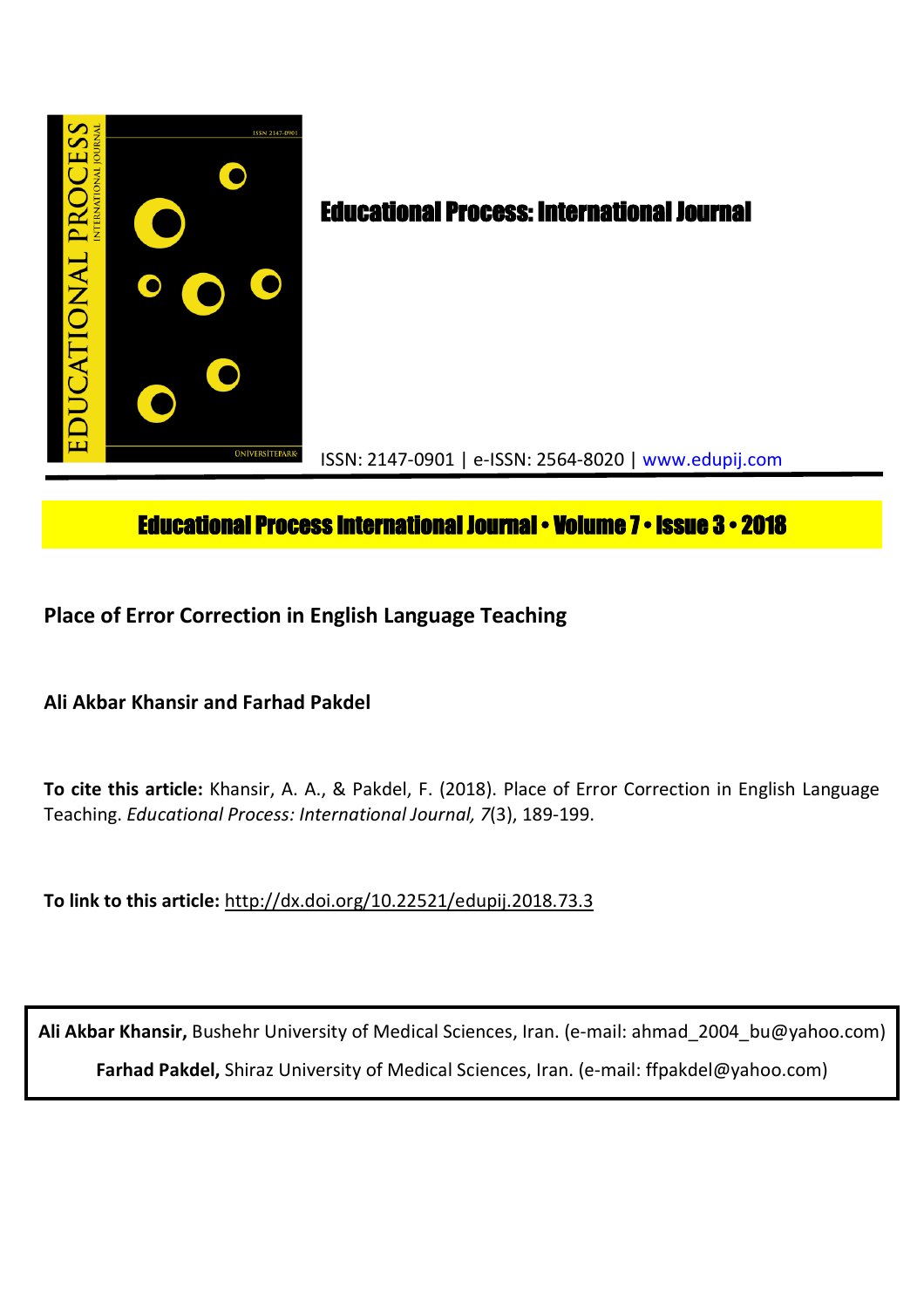## **Place of Error Correction in English Language Teaching**

ALI AKBAR KHANSIR and FARHAD PAKDEL

## **Abstract**

This review paper is intended to discuss the function, objective and aim of correction as a language strategy in English language learning. In reality, correction is termed as feedback by teachers. Feedback is useful where there is a lack of knowledge, especially the failure of students to use language correctly. Error correction is not an essay and it is should be practiced as instructed by the teacher in a language teaching setting. Error correction is a way to develop competence of language learners in a second or foreign language. It can be used in order to attain conscious knowledge of a second or foreign language, and in learning the language's rules. What is important is that errors in language speech and writing are viewed as having detrimental effects when acquiring a second or foreign language.

**Keywords:** errors, error correction, feedback, English language, foreign or second language.



**Erosett** DOI: 10.22521/edupij.2018.73.3

………………………………………........….....………………………………...……………

EDUPIJ • ISSN 2147-0901 • e-ISSN 2564-8020 Copyright © 2018 by ÜNİVERSİTEPARK edupij.com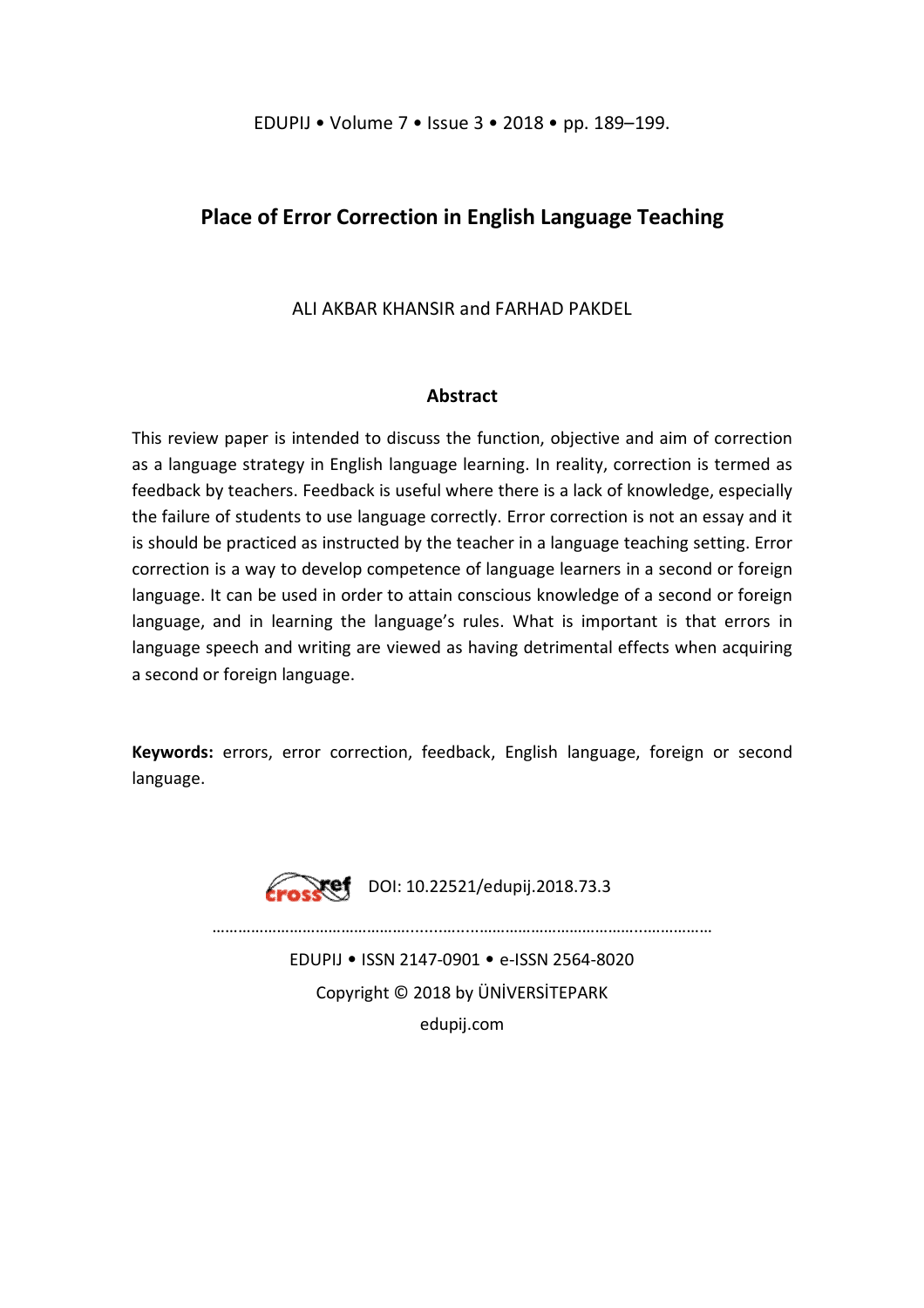### **Introduction**

Before discussing about error correction in English language teaching, let us discuss errors. We discuss briefly a comprehensive picture of the state of the art of errors in language teaching. Khansir (2012) mentioned that error analysis emerged as a reaction to contrastive analysis theory which considered native language interference as the major source of errors in second language learning. Corder (1967) proposed a hypothesis that errors are evidence of learner's strategies of acquiring the language rather than signs of inhibition or interference of persistent old habits (Khansir, 2010). Corder (1973) argued that studying student's errors also has immediate practical applications for foreign language teachers: Errors provide feedback; they tell the teachers something about the effectiveness of his teaching materials and his teaching techniques, and show him what parts of the syllabus he has been following have been inadequately learned or taught and need further attention. They enable him to decide whether he must devote more time to the item he has been working on. This is the day-to-day value of errors. But in terms of broader planning and with a new group of learners they provide the information for designing a remedial syllabus or a programme of re-teaching (Corder, 1973, p. 262, as cited in Hendrickson, 1981, p. 4). According to the state of the art of errors in language teaching, Khansir (2010) added that it is important for teachers to be aware of the basic position that errors, as a natural and indispensable part of the learning process, should neither be tolerated nor corrected excessively. Therefore, the main objective of L2 teaching is to develop the ability in the learner to communicate in the target language. What is certain, however, is that errors are an integral part of learning a second/foreign language, or is a natural part of the learner's gradual movement toward the development of communicative competence, and he/she should be allowed to make certain types of errors which do not greatly affect their communication. This paragraph indicates that errors are a part of learner's language development, a sign of the learner's learning. What is important is that errors can be guided in order to help the students, language teachers, syllabus designers in acquiring second language acquisition. Pakdel and Khansir (2017) said that "error analysis is one of the major important topics of Applied Linguistics can be used in order to promote and improve language teaching strategies in ELT classroom" (p. 115). What is remarkable in error analysis is that the teachers should be familiar with the difference between the first and the target language (Khansir, Ahrami, & Hajivandi, 2013).

Contrastive approach is an approach to developing the issue of error correction in language teaching. In the development of language teaching, particularly in the teaching and learning of a second or foreign language, there are many theories. One such theory supported by applied linguistics is contrastive analysis, which focusses on error correction and is supported by behavioristic theory states that errors are a symptom of ineffective teaching or as evidence of failure. Based on this theory, errors became like a sin; something to be avoided. Over time, many great scholars believed that when teaching and learning a target language, a systematic comparison should be made between the mother tongue of the learner and the target language, and that the outcome would be quite helpful to both teachers and learners. Thus, this idea brought about contrastive analysis in language teaching. Farhady and Delshad (2007) argued that "contrastive analysis (CA) can be defined as a systematic comparison and contrast between two languages in order to find the existing similarities and differences between them" (p. 53). In addition, based on this approach, the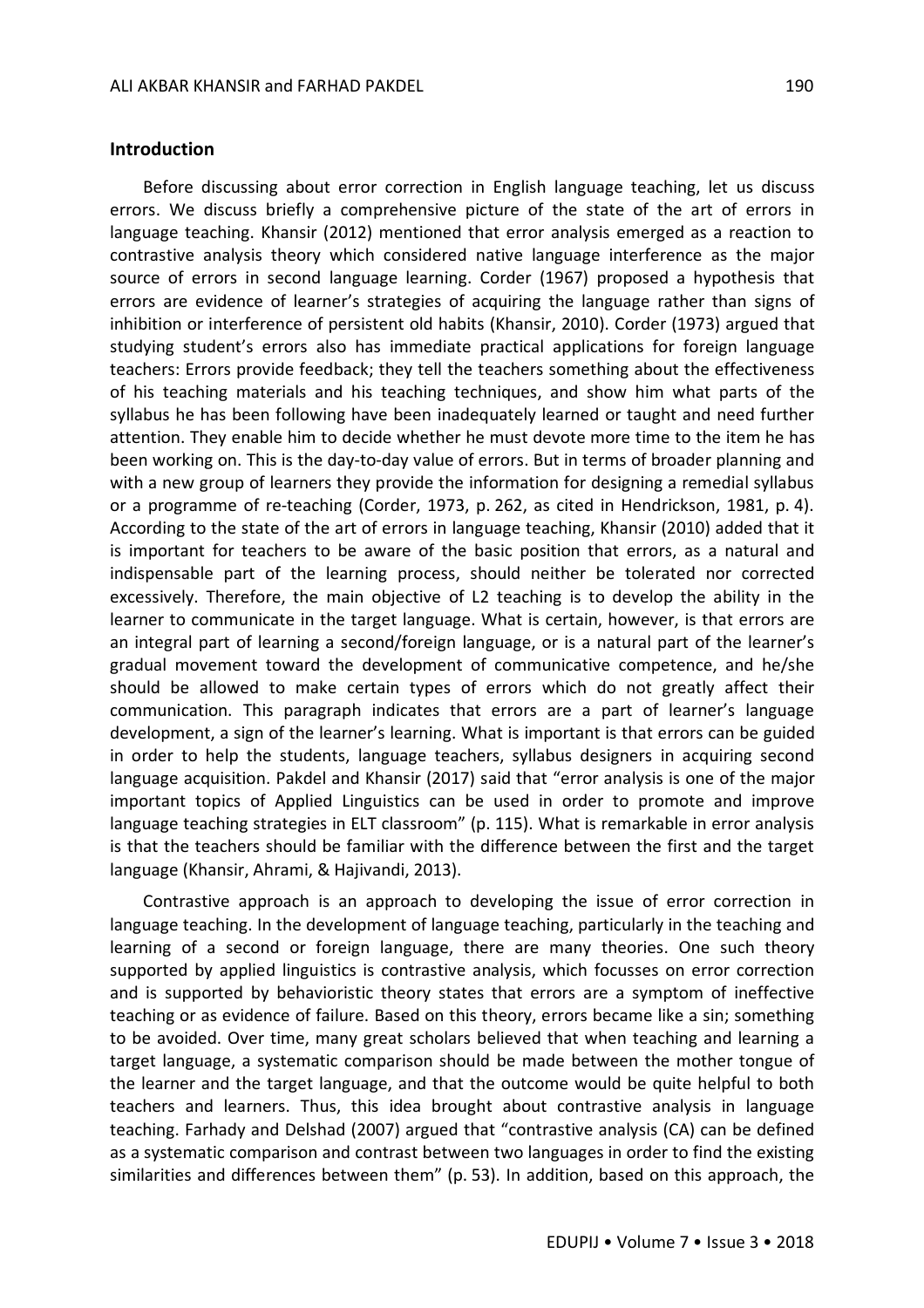errors of a target language committed by the language learner are only due to the interference of their mother tongue, otherwise known as interlingual errors.

In this paragraph, we briefly discuss error correction and feedback in language learning and teaching. One of the reasons is that errors made in the target language is said to relate to the competence of the language learner. Therefore, it is important for language teachers to know why their students make errors in the target language in order that the language teachers may attack errors at their root cause and address them before they are even made. Bose (2005) mentioned that "the reasons for making errors in SL are generally the same for all learners of English" (p. 66). He added that it would be easier to identify the errors and remedy them if the mother tongue is the same, because one of the sources of errors in English is the interference of the mother tongue. What is important in error correction is that all these errors do not necessarily require the same remedial treatment, because some of the learner's errors may be due to carelessness or (i.e., mistakes), whilst others are more serious and may be due to incompetence of the learner (i.e., errors). Ur (1996) argued that "in the context of teaching in general, feedback is information that is given to the learner about his or her performance of a learning task, usually with the objective of improving this performance" (p. 242). Thus, feedback can be distinguishable components based on assessment and correction. Ur (1996) added that in assessment, the learner is simply informed as to how well or badly they have performed. However, in a correction component, some specific information is provided on certain aspects of the learner's performance: through explanation, or provision of better or other alternatives, or through elicitation of these from the learner. Johnson and Johnson (1999) argued that "error correction is a form of feedback, and there is a wide literature on the general topic of feedback" (p. 115). However, Long (1977) presented a distinction between feedback and correction. According to his study, feedback should be used in the case of teachers' attempts to supply learners with information about the correctness of their productions, while correction should be used based on the outcome of feedback.

Before leaving the introduction of this paper, a review of language acquisition and learning is needed because this paper focuses on error correction and feedback in learning a target language (English). According to Krashen (1987), there are two main ways to develop linguistic knowledge; acquisition and learning. Acquisition is a subconscious process similar to the way in which children develop their native language; whereas learning is a conscious process of obtaining knowledge of a second language (Krashen, 1987). Ziahosseiny (2009) added that in the learning process, error detection and correction are central, as is the case in most classroom settings where formal rules provide the basis for language instruction. Khansir (2014a) argued that "the process of language acquisition is the same as the process of acquisition of the first language, whereas, learning is conscious process and it used in the formal situations by teachers" (p. 141). He added that the fundamental distinction is between learning and acquisition. Acquisition in this theory occurs not consciously, and it does not occur in formal situations or through formal grammatical rules of language.

#### *Error Correction*

The issue of error correction in a target language has been discussed considerably over recent years. In audio-lingualism, errors of language learners were considered as sins and the language learners were not allowed to commit errors whilst learning. However, in error approach, language research has shown that language learners' errors are very useful as a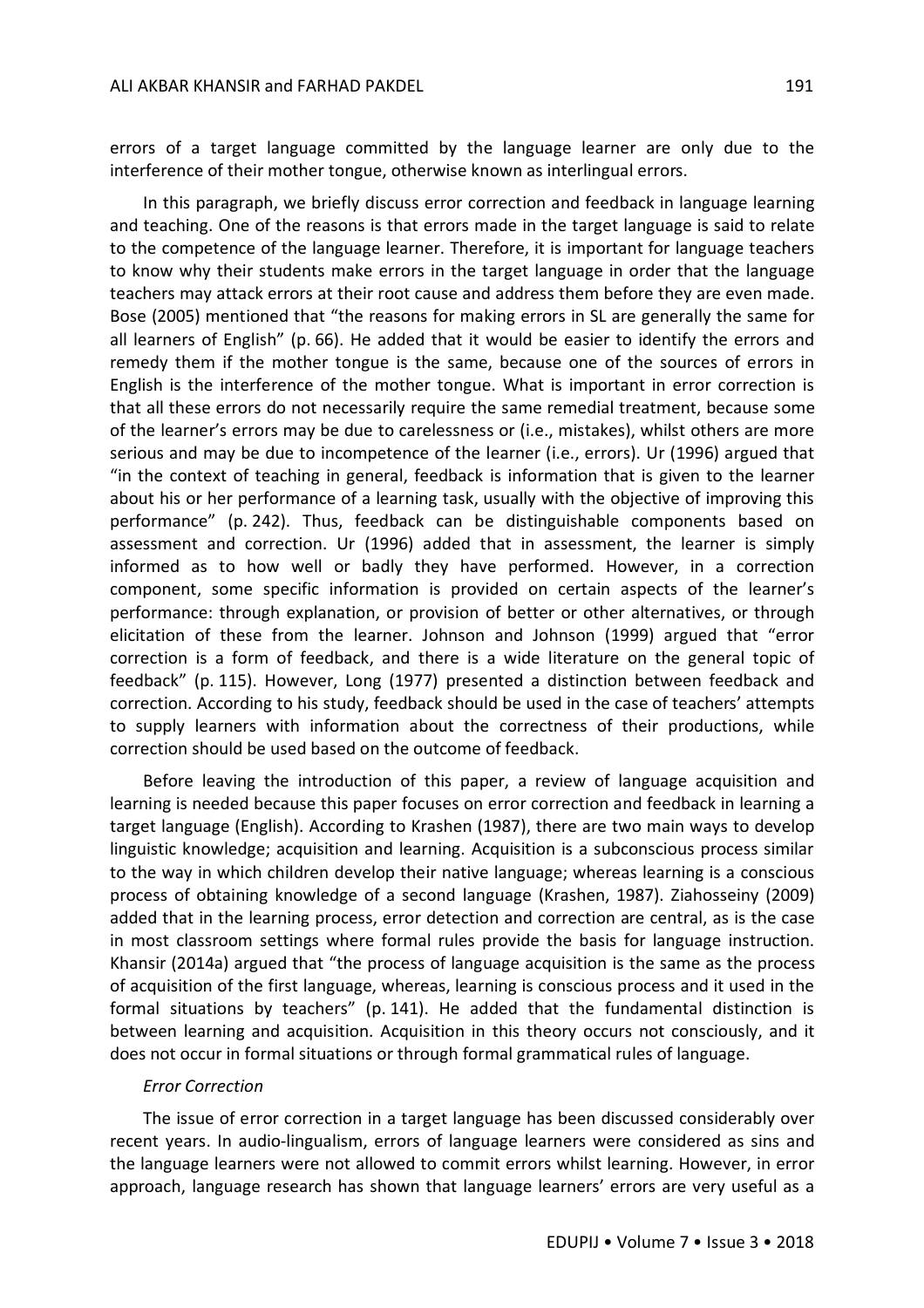strategy for learning a language. The learners' errors are recognized as an integral part of learning a target language. In fact, this approach has rejected error correction completely. This approach does not mean that errors should be left uncorrected, but that they should be corrected tactfully. The best strategy to correct language learners' errors is to let the students correct their own errors with their teacher's help. Another strategy is to let one of the students in a classroom correct his/her errors; else, we request the classroom teacher to correct students' errors in a target language. What is very important is that if the aim of error correction is to learn target language, or when it is necessary in teaching a second or a foreign language, or when it impairs communication in the target language, then errors should be corrected. Most language researchers believed that error correction can be used as a form of feedback. Correction is viewed as feedback on errors. Murphy (1986) confirmed correction as feedback and argued that correction is a form of feedback to learners with regards to their use of the language. Essentially it is neutral and may describe success or failure; because language in use exploits both form and function. It may be concerned with accuracy or fluency. Giving correction, the teacher attempts to help and improve learning; indeed, learners are reported to want correction and find it useful. Following Edge's discussion on error correction, he then found correction to be a reminder, informational, and helpful through providing feedback and he discussed the function, objective and the aim of correction in language learning and reported that "correction is a way of reminding students of the forms of standard English. It should not be a kind of criticism or punishment" (1989, p. 20). "Think of correction as a way of giving information, or feedback, to your students, just when it will support their learning" (1989, p. 17). "Correction should not mean insisting on everything being absolutely correct. Correction means helping students to become more accurate in their use of language" (1989, p. 33). "Correctness means helping people express themselves more accurately" (1989, p. 59). Mishra (2005) mentioned that correction in traditional practice is essentially a post-production exercise by the teacher in the school language situation, interim to the acts of production and re-writing or not rewriting. However, correction is not essay work, when learners' errors require treatment; the errors are considered by the teacher in order to correct them. Mishra (2005) dealt with errors correction, especially in writing, as a complex work and as difficult a task as that of writing itself – involving understanding, thinking, logical ordering, and factual structuring etc. He added that correction in its process examines the writing and attempts at hinting at effective ways of rehabilitating originally intended meaning of the pre-writing stage through rewriting, or at directly rewriting the writing to make it more meaning-focused. Doff (1990), in his study of error correction, noted that some aims of his study could help teachers develop sensitivity in correcting errors, which are concerned with the following techniques:

- To make teachers more aware of the significance of learners' errors.
- To help teachers develop positive strategies of error correction.
- To show teachers a range of techniques for correcting oral and written errors.

He added that the aims of this study would encourage the teachers to develop a positive attitude towards their students' errors and suggested ways of correcting errors that will help, rather than hinder, the learning process. Mackey (1967) emphasized the importance of error perception and correction. He pointed out various techniques for correcting errors in his study as follows: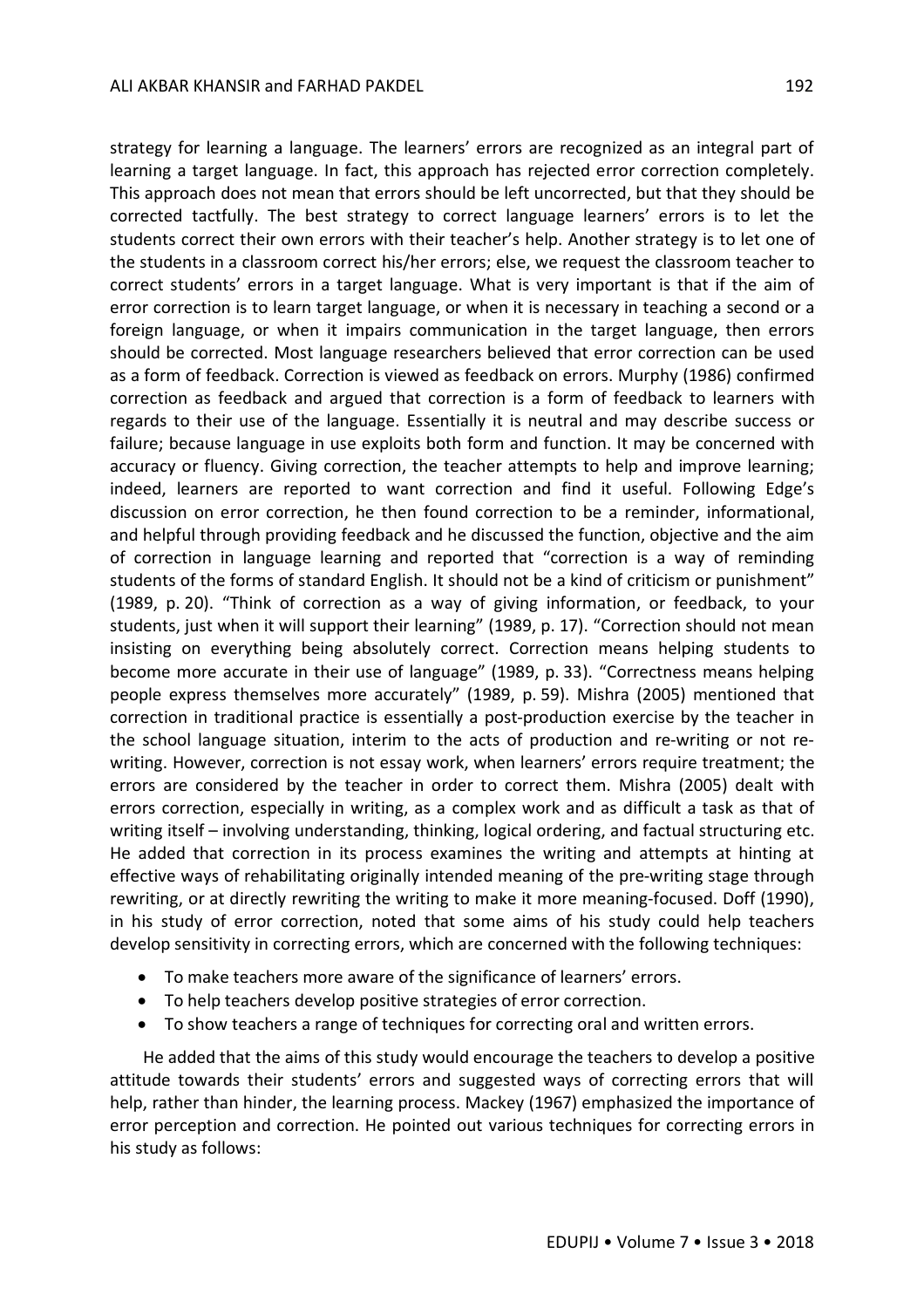"Techniques of correcting are some of the most important of classroom techniques. The teacher may first try to diagnose the cause of the error. The error may be due to a transfer from the native language, an analogy with something correctly learnt in the foreign language, a wild guess, vagueness in remembering the right form or general lack of accuracy and language skill….In the correction of errors there are three possibilities for the learners; he may hear his error and correct it; he may hear it and not correct it; and he may neither hear it nor correct it. (1967, p. 369)"

As mentioned above, finally, Hormer (1988) reported suggestions regarding the correction of language errors as follows:

- Correct the output of the students if it appears to have some effect.
- Do not correct overtly, if the learner cannot self-correct, try other members of the class.
- Do not try to correct everything. Students are learning the language to be able to communicate with the outside world. So the primary concern is with errors which render communication difficult.

With regard to the error correction, Keshavarz is one of a number of language scholars who suggested that an approach used in teaching composition related to error correction was found to be effective, and that is to write the common errors on the board and explain them to the class as a whole. Then, students were asked to examine their compositions and try to discover their own errors. The discovery procedure was followed by classroom exercises on the point(s) with which the students experienced problems (Keshavarz, 1994). Based on the study of Khansir and Hozhabri (2014), "error correction can be used as an effective method to promote EFL participants' writing achievement in order to help the participants become active and independent students in their performances in writing EFL classroom" (p. 196). It is important to understand is that error correction is considered to be one of the important techniques of error approach, which is also considered as one of the most important aspects of applied linguistics with considerable influence over learning and teaching in the English language.

## *Related Terms of Error Correction*

For correction of language learner's errors different terms such as Repair, Reconstruction and Reformulation are needed. In dealing with the question of repair of errors, Richards, Platt, and Platt (1992) mentioned that it was "a term for ways in which errors, unintended forms, or misunderstandings are corrected by speakers or others during conversation" (p. 314). Johnson and Johnson (1999) added that "repair may focus on either meaning or form, and operate at any level: phoneme, morpheme, word, phrase, clause, sentence, or discourse" (p. 274). "Although techniques of repair are language –specific and an important part of strategic competence, they have received little attention in language teaching" (p. xx). Mishra (2005) argued that repair is a broader term that includes correction which refers only to the removal of errors. However, repair is known as the replacement of errors in language that is made by the speaker of a language. There are two types of repairs: a self-repair (correction of the speaker's own utterances); and other repair (correction of the interlocutor). The second related term of error correction is Reconstruction. Johnson (1988) argued that,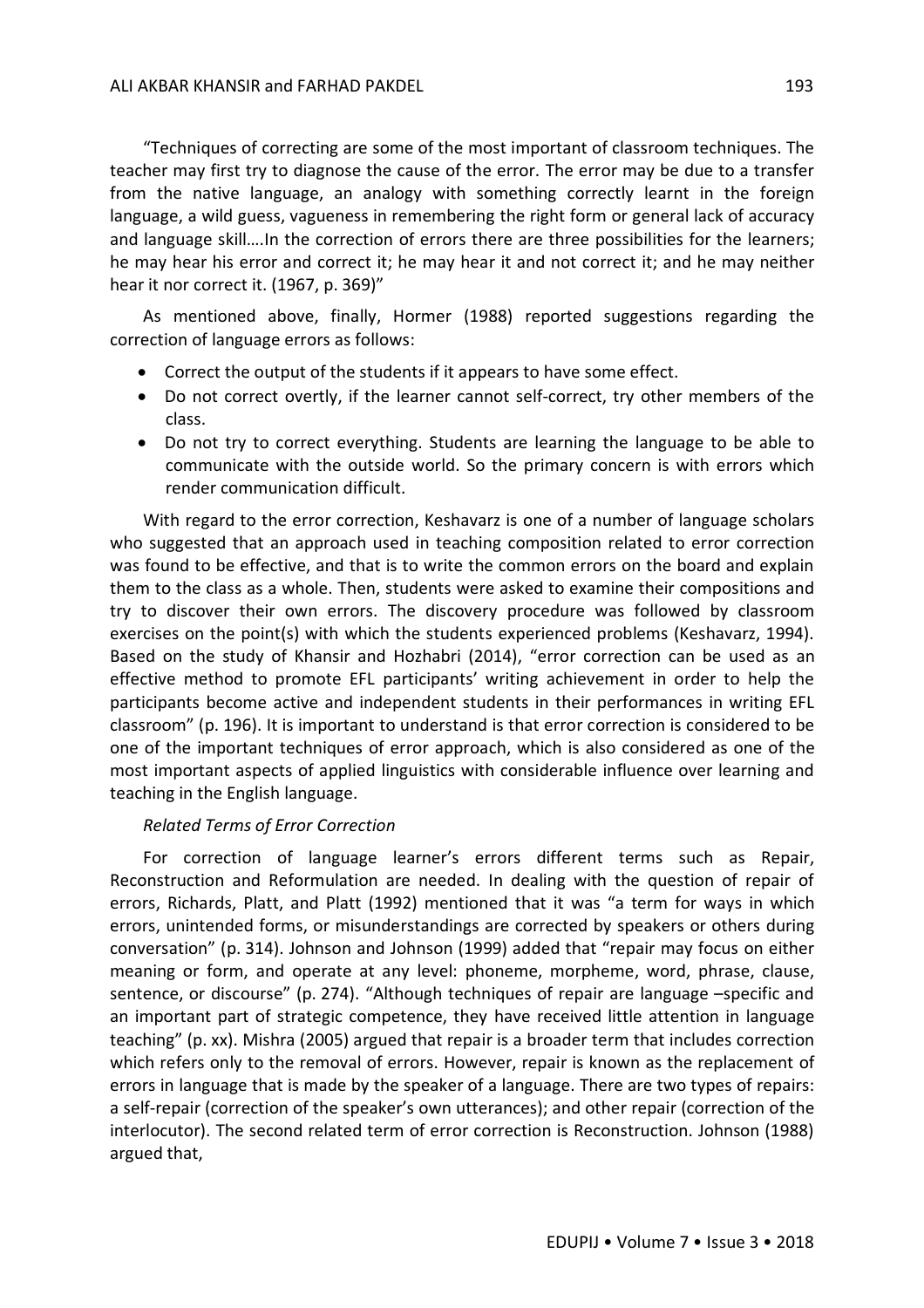"In reconstruction, errors and mistakes are simply corrected. The results will be sentences free from gross malformations, but ones which may not remotely resemble sentences a native speaker would produce to express the same content because reconstruction focuses on errors and mistakes, it may well provide the learner with information on where he or she went wrong. (Johnson, 1988, p. 92, as cited in Mishra, 2005). The last part of this category is Reformulation. Based on Johnson study, "reformulation provides a model of what the behavior should look like; and though its clearest use is for writing. There is no reason why spoken language should not be reformulated" (Johnson, 1988, p. 92)."

#### *Error and Mistakes*

There has been a great deal of discussion in language teaching over errors and related terms of errors among language scholars in recent years. However, every learner makes mistakes, even when speaking his mother tongue. Khansir (2010) mentioned that for a foreign language learner who knows his target language quite well, when he makes mistakes, he has the ability to recognize and to correct them, but sometimes he does not recognize his mistakes. Mistakes are quite different from errors. Error is defined as a lack of a leaner's knowledge of the language which he uses. Corder (1967), Duskova (1969), and Richards (1971) suggested a distinction between errors at the level of performance from errors at the level of competence. They mentioned that mistakes are errors of performance and unsystematic. They are potentially correctible by their author or speaker. Whereas, errors of competence are errors which reveal the underlying knowledge of the language and they are systematic and part of the transitional competence of the learner. Corder (1973) distinguished between "lapses," "mistakes" and "errors." According to him, errors are divided into two categories: first is the performance category which is comprised of "lapses" and mistakes; and the second is the competence category which is comprised of "errors." Slips of the tongue, false starts, confusion of structures etc., are termed "lapses." In addition to the fact that errors differ from lapses and mistakes in that they are breaches of the code, that is, they offend the grammatical rules of the language and result in "ungrammatical" and "unacceptable" utterances; errors occur because the learner has not internalized the grammar of the second language in the way that it is required.

#### *Review of Error Correction*

Let us begin this part of this paper by briefly clarifying the fundamental questions about error correction and then review the literature that addresses them. A question arises as to why should foreign language learner's errors be corrected? However, we recognize that error correction is one of the basic strategies in learning and teaching a foreign or second language in the classroom. Mishra (2005) mentioned that in his study, he found that 100% of the teachers answered positively about the essentialness of correction. He added that the problem is that teachers do not know effective methods of correction. Krashen (1987) argued that based on the theory of second language acquisition, it effects learned competence by informing the learner that his or her current version of a conscious rule is wrong. Thus, second language acquisition theory implies that when the goal is learning, errors should indeed be corrected (but not all times, and not all rules, even if the goal is learning). Based on the idea of Hendrickson (1978) in the area of error correction, it was argued that students may not on their own be able to correct their own errors, and that correction should come as a teaching aid. Thus, in 1986, Sheorey was one of the research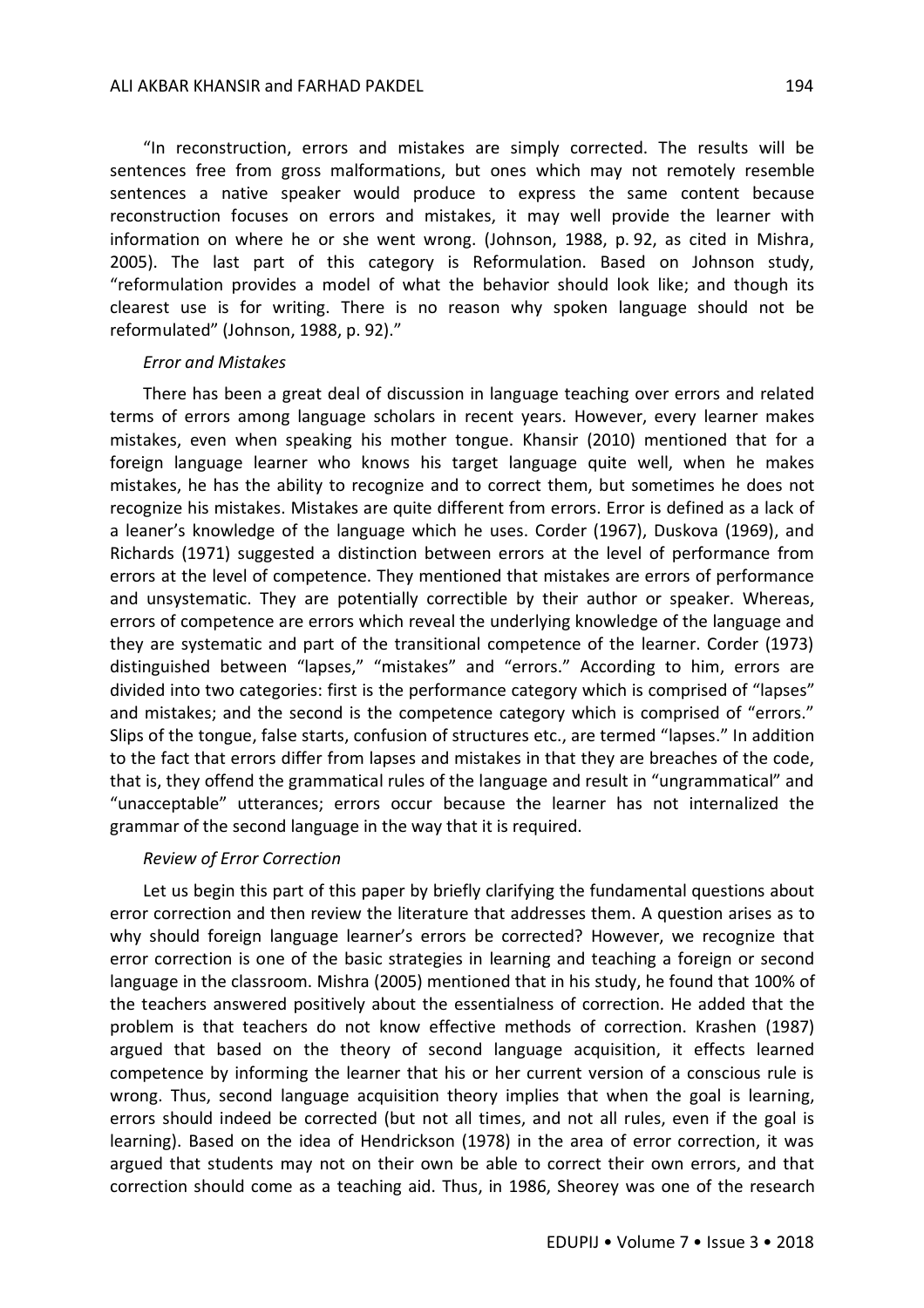scholars who worked on the perception of errors of native speakers and non-native speakers of the English language among teachers of ESL, and mentioned that error correction in ESL cases can be liberally applied in order to benefit students. Richards (1974) said that error correction in English second language contexts should be based on a liberal approach. What is important is that in learning a target language, the role of students should not be ignored in error correction and opportunity given to teachers to make decisions and to use the error correction liberally.

One of the common strategies in error correction of a target language can be the role of the teacher or student. The role of the teacher in error correction is a traditional approach and stretches back to the time of the audiolingual approach. At that time, teachers were responsible for correcting all errors of their students, and then the result of this theory bore a new approach in applied linguistics called contrastive approach. It assumed that the mother tongue interference from a students' first language was the cause of errors in their target language. Hendrickson (1981) argued that it was believed that if a teacher had a systematic knowledge of the differences between the two languages, he could begin developing appropriate instructional techniques and materials that would help students avoid producing errors. Based the role of the teacher in error correction, Allwright (1975) mentioned that teacher correction could be effective on the grounds of illogicality, inconsistency and unproductiveness. Corder, in 1973 and as the father of error analysis, argued that the role of teachers in error correction should provide data and examples, and where necessary to offer explanations and descriptions and more importantly, verification of the teacher's hypothesis about the target language.

We now turn to the student and his role in error correction. Ellis (1991) argued that "the teacher has a traditional right to provide learners with feedback regarding the correctness or appropriateness of their responses" (p. 70). The role of student as the second angle of language error correction is often very important. In the language classroom, what is very important is that the teacher should give opportunity to learners to correct their own errors. Khansir (2014b) argued that it is important that English teachers give more opportunities to learners in the classroom in order to practice their lessons and that the teacher tries to push students in the right direction several times so as to focus on their activities. Mishra (2005) said that sharing the learning experience with students is advocated by modern educational psychology. He added that this sharing can help the students through twofold purposes. Firstly, this helps to test the level of language knowledge of the students; and secondly, it makes some exchange and communication between the teacher and the students possible. Thus, correction in this sharing implies that students' themselves take on the job of their error correction. Sharing pushes the students toward peer correction, and group correction can be used as steps leading to students' self-correction. This means that we can reach the highest purpose of all correction efforts and it may be the case that the students may directly improve and promote their language acquisition. In this case, the role of teacher can be as guide and he forms a group of language learners and the group is assigned to correct the errors selected. Edge (1989) suggested the four items based on peer-correction which can be of advantage to learners as follows:

 Peer correction helps in thinking about the language when two learners are actively engaged in deciding which is the best form of language. Listening to others' ideas helps in testing one's own knowledge.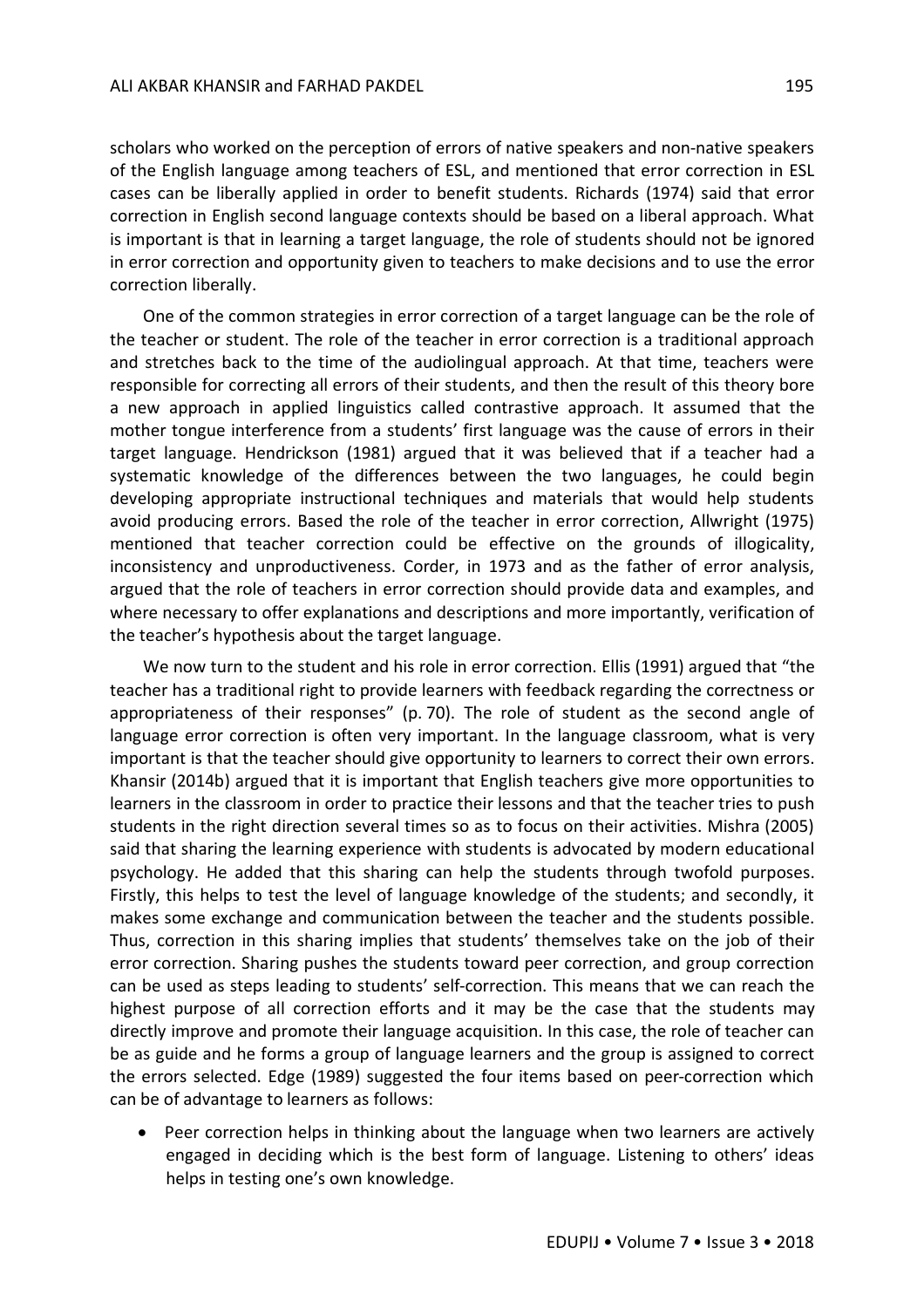- When the teacher engages learners in correcting each other's mistakes, he gets a good opportunity to listen to the discussion and ascertain how far learners have internalized the grammatical rules.
- Error correction helps learners to be less dependent on their teachers and rely more on their colleagues.
- The habit of doing every little thing in the class in pairs and groups without hurting each other's feeling convinces them that they can learn from each other.

However, we conclude that correction as one of language learning strategies depends on time, practice, interest, involvement of both teacher and learner in learning a target language. Error correction has its total success when the language learners making the errors are able to correct them alone (self-correction). Another item in this discussion is when learner errors should be corrected. In this discussion, we have still to focus on the teacher as one of the angles of language learning strategies in ELT setting. If a teacher is able to discover causes of a student's error in the four language skills (writing, speaking, reading, listening), he can push the student towards error correction, plans for language learning through error correction strategies and shows the causes of those errors to the student. Now, we follow the issue of error correction in this field based the suggestion of Krashen (1987), who mentioned that,

"The implications of second language acquisition theory are similar. If error correction aims at learning, it is logical to suppose that the conditions for error correction should be identical to the conditions for utilizing learning –we should focus our students on form, and correct their errors, only when they have time and when such diversion of attention does not interfere with communication. (1987, p. 117)"

However, error correction should be applied in order to help the language learner know how much they have learned, as well as how much remains to be learned. Hendrickson (1981) mentioned that based on the empirical evidence, and when to correct second language errors, teachers are argued to tolerate a greater degree of errors in their students' speech and writing. Another item is very necessary in this paper is that which learner errors should be corrected, and which should not? One of the important aims of error correction is to interpret the results of the method of language teaching employed, and to tell us the kinds of errors committed by the students. Evidence shows that a greater number of errors occur in ELT classrooms; however, error correction is needed as part of a more effective language teaching strategy, along with a good technique by teachers in the ELT classroom. A language teacher should focus on the frequency of errors committed by students in learning the English language. Johasson, in his 1973 study, argued that errors involving general grammatical rules are more deserving of attention than errors involving lexical exceptions. Hendrickson (1981) suggested that errors that impair communication significantly are those that have highly stigmatic effects on the listener or reader, and that occur very frequently in sentences' speech or writing. Based on the hypotheses of Hendrickson in the field of error correction, Krashen (1987) mentioned the following hypotheses:

 Global errors should be corrected, because they interfere with communication or impede the intelligibility of a language. This type of error deserves top priority in correction.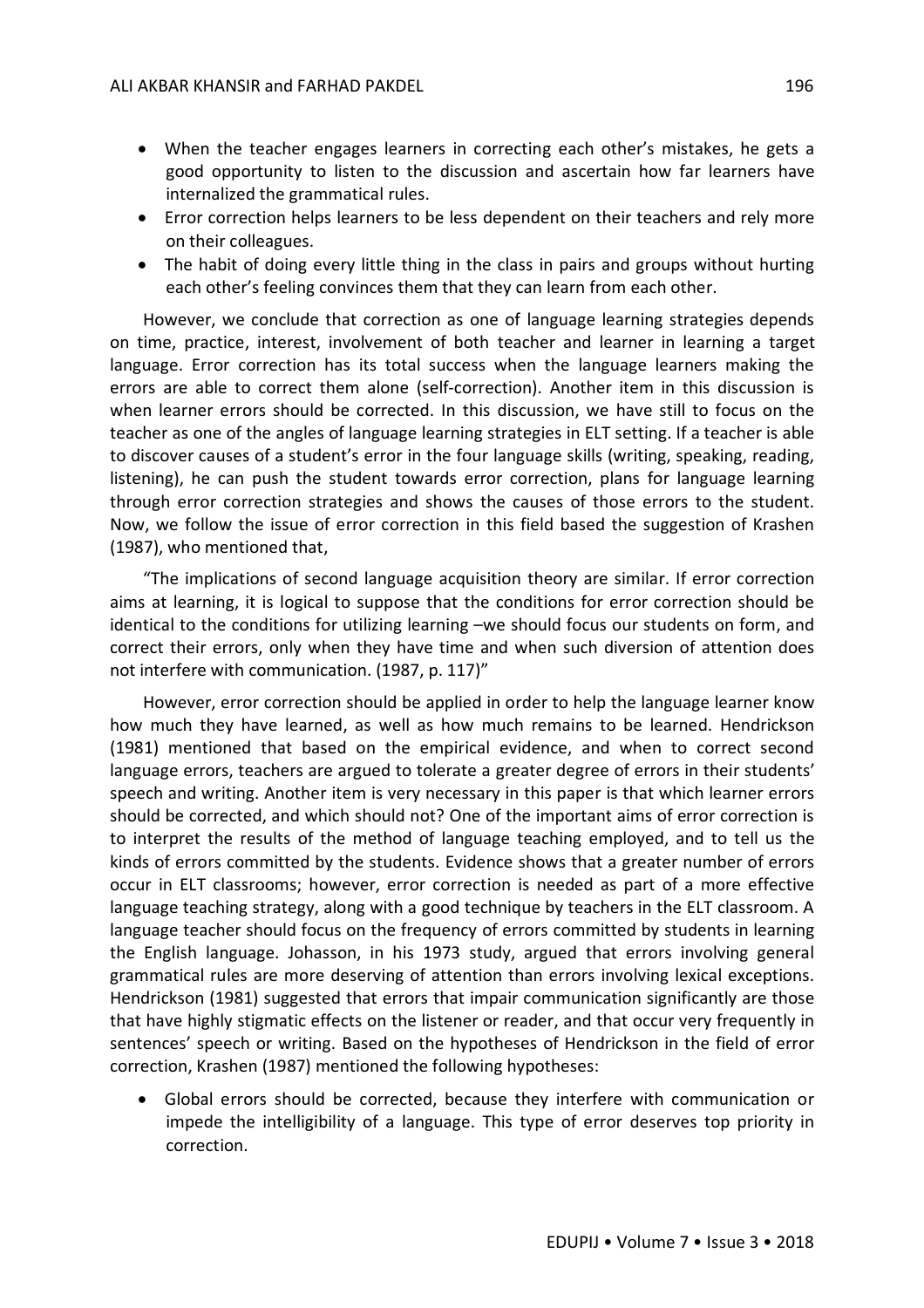- Errors that are the most stigmatized, that cause the most unfavorable reactions; they are the most important to correct.
- Errors that occur most frequently should be given top priority.

In this paragraph, we discuss another item related to error correction, and that is how should errors be corrected? One of the learning strategies related to error correction is where the teacher corrects all learners' errors in the ELT classroom. Many great scholars have considered the issue of error correction in language learners, such as Cohen and Robbins (1976) who argued that students' who had error correction applied in their compositions showed no significant effect on error reduction, and that it was an issue whereby the teachers had corrected the compositions inconsistently. Therefore, they mentioned that a systematic approach to error correction would be more effective than random corrective actions. Krashen (1987) argued that the following items could be positive in error correction:

- Errors corrected are limited to learnable and portable rules.
- Errors are corrected under conditions that allow Monitor use. This will give the learner time to reconsider the rule that was violated.
- Measures evaluating the efficacy of error correction are administered under conditions that allow Monitor use, to allow the learners time to refer to his or her conscious knowledge.
- Subjects used as known to be Monitor –users (i.e. they are not under-users of the Monitor). (p. 119)

Wingfield (1975) said that the following five techniques are necessary for correcting learners written errors,

- The teacher gives sufficient clues to enable self-correction to be made;
- The teacher corrects the script;
- The teacher deals with errors through marginal comments and footnotes;
- The teacher explains orally to individual students;
- The teacher uses the error as an illustration for a class explanation. (p. 311)

What is very important to understand is that procedures of error correction include both teacher correction and student correction. Sometimes, error correction has been applied based on direct correction, Krashen (1987) mentioned that "some research shows that direct correction is not particularly effective; students who have had direct correction of their oral and written output in instructional programs did not produce fewer errors" (p. 118). Sometimes, error correction has been done based on inductive approach. Khansir and Pakdel (2016) said that "inductive approach to the teaching grammar is used based on this technique: grammar rules are not presented to the learners first. Language rules are induced from carefully graded exposure to and practice with examples in situations and substitution tables" (p. 145).

## **Conclusion**

The discussion of the error correction of English language errors is still alive and plays a vital role in English language learning in the EFL classroom for foreign and second language settings. In conclusion, this paper has shown that error correction of foreign or second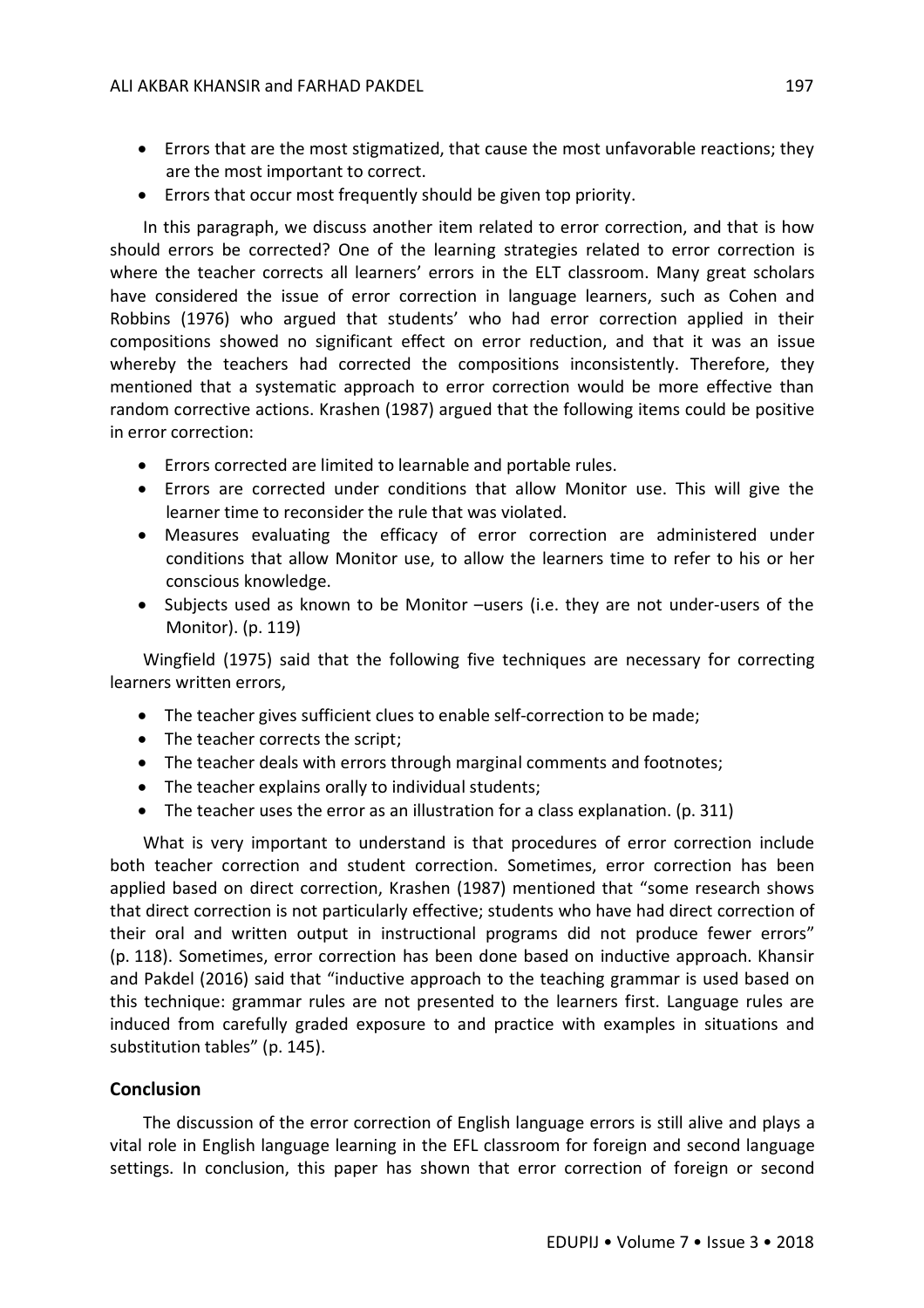language learners depends on both teachers and students. Thus, we conclude that teachers can be helpful to students as a guide in improving the ability of the students to correct written or spoken English errors in the ELT classroom. Hendrickson (1981) concluded that,

"It may be more helpful for students and more efficient for teachers to correct selective written errors by using a combination of direct and indirect techniques depending upon the types and frequencies of errors that a student produces, and according to his or her language proficiency. (p. 37)"

In an investigation dealing with the error treatment, Chaudron (1977) differentiated between types of treatment: a) Treatment that results in the learners' autonomous ability to correct herself on an item; b) Treatment that results in the elicitation of a correct response from the learner; c) Any reaction by the teacher that clearly transforms disapprovingly refers to or demands improvement; and, d) Positive or negative reinforcement involving expressions of approval or disapproval (Ellis, 1991, p. 71).

## **Notes**

Corresponding author: ALI AKBAR KHANSIR

## **References**

- Allwright, R. (1975). Problems in the study of the language teacher's treatment of learner error. In M. Burt & H. Dulay (Eds*.), New Directions in Second Language Learning, Teaching and Bilingual Education: selected papers from the ninth annual TESOL convention, Los Angeles, California* (pp. 96-109). Washington: Teachers of English to Speakers of Other Languages (TESOL).
- Bose, M, N. K. (2005). *English Language Teaching. (ELT) for Indian Students.* India: New Century Book House.
- Chaudron, C. (1977). A descriptive model of discourse in the corrective treatment of learners' errors. *Language Learning, 27*(1), 29-46.
- Cohen, A, D., & Robbins, M. (1976). Towards Assessing Inter language Performance The Relationship Between Selected Errors, Learners' Characteristics, and Learners' Explanations. *Language Learning, 26*(1), 414-422.
- Corder, S. P. (1967). The Significance of Learner's Errors. *1RAL*, *5*(4), 161-170.
- Corder, S. P. (1973). *Introducing Applied Linguistics*. Harmonds Worth: Penguin.
- Doff, A, (1990). *Teach English: A training course for teachers.* UK: Cambridge University Press.
- Duskova, L. (1969). On Sources of errors in foreign language learning. *IRAL, 7*(1), 11- 36.
- Edge, J. (1989). *Mistakes and Correction.* London: Longman.
- Ellis, R. (1991). *Instructed Second Language Acquisition*. UK: Blackwell Publishers.
- Farhady, H., & Delshad, S. (2007). *An Introduction to Methodology for TEFL/TESL*. Tehran, Iran: SAMT.
- Hendrickson, J. (1978). Error Correction in Foreign Language Teaching: Race Theory and Research and Practice. *Modern Language Journal, 62*(8), 387-398.
- Hendrickson, J. (1981). *Error Analysis and Error Correction in Language Teaching.* Singapore: SEA MEO Regional Language Center.
- Hormer, D. (1988). Classroom correction: Is it correct? *System, 16*(2), 213-220.
- Johnson, K. (1988). Mistake Correction. *ELT Journal*, *42*(2), 89-96.